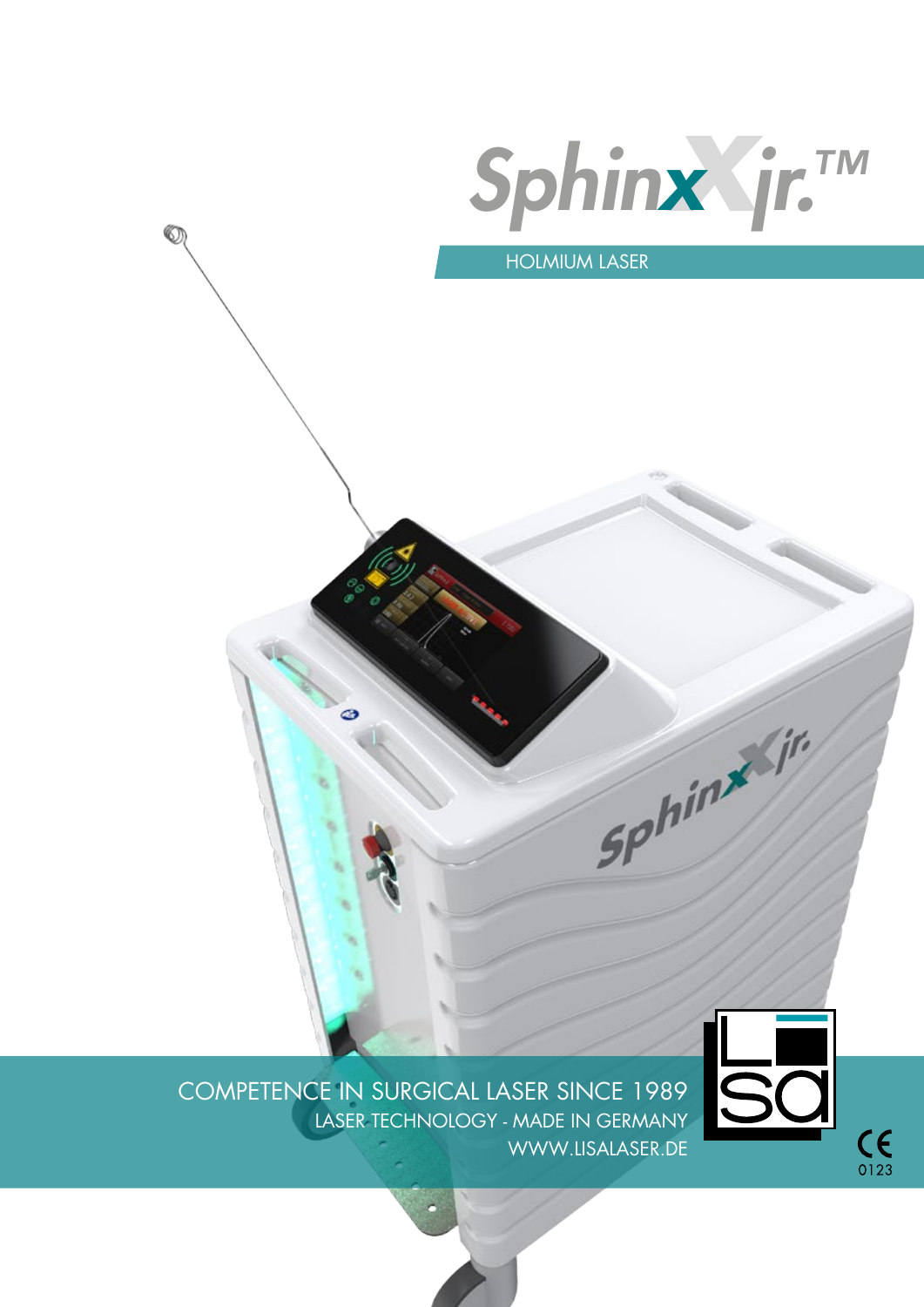## **Sphinx jr. - Masterpiece in Holmium laser technology**

Ā

#### **Why Sphinx jr.?**

**Sphinx ir.** is a masterpiece made from the latest laser technology, more than 25 years of experience in the design of Holmium lasers and in depth understanding of laser tissue interaction - for the highest customer satisfaction.

#### **Flexible and intuitive**

The **Sphinx jr.** is made for "Dusting" and fragmentation of hard and soft calculi and hemostatic cutting of tissue.

The **Sphinx jr.** is the ideal laser for endoscopic lithotripsy with rigid and flexible endoscopes.

Setting of pulse energy, repetition rate and StoneEffect™ on the high resolution touch screen is like on your favorite smartphone.

The **Sphinx jr.** is designed for the comprehensive range of LISA's SMA 905 compatible reusable laser fibres (for steam sterilization) and disposable laser fibres. The optical fibre core ranges from 200 µm to 1,000 µm.

#### **Powerful and lasting: StoneEffect™**

The **Sphinx jr.** delivers unmatched 18 kW pulse peak power at 100% StoneEffect™ - best for fragmentation of the hardest stones.

Stone retropulsion vs. fragmentaion is controlled by adjusting the StoneEffect™.

Instant accuracy: The first laser pulse is emitted instantly with pressing the footswitch – exactly at the selected pulse energy.

The **Sphinx jr.** operates continuously without overheating, power reduction or cut off to cool down. This laser masters both extensive stone work and continued use in soft tissue surgery.

Full laser power is available at any rated mains supply voltage.



#### **Real time pulse display**

The **Sphinx jr.** is the only laser which displays the laser pulse in a real time oscillogram - what you see is what you get.

Comprehensive information about the character of the laser emission is easily collected from this real time graph: more pulse peak power for stone fragmentation at high StoneEffectTM setting – less stone retropulsion, more hemostasis at low StoneEffectTM setting– all at a glance.

#### **Double pedal footswitch**

Sphinx<sup>x</sup>ir.

The **Sphinx jr.** is the first Holmium laser with an optional double pedal footswitch.

Both pedals allow individually selectable laser parameters like burst mode vs. pulsed operation or high energy single pulse vs. a laser setting for stone dusting.

#### **User-friendly and no noise**

The innovative operating concept enables intuitive operation of the **Sphinx jr.** laser.

Laser settings are on the touch screen at your finger tip. The brilliant high resolution 7'' wide-screen colour display is highly visible even from a less favourable viewing angle.

Pulse energy, repetition rate and the StoneEffect™ parameter are intuitively set by touch sliders on bar graphs.

The fibre port opens automatically when a fibre connector is entered.

Up to 60 individual sets of treatment parameters may be stored in memory for future use.

For your comfort: The noise emission of the **Sphinx jr.** is not noticeable in a standard OR environment.

#### **Economical and ecological**

The **Sphinx jr.** requires a standard power supply. No additional installations are required.

Long-live reusable laser fibres reduce clinical waste and cost per application.

The durable and service friendly design minimizes costs for maintenance.

#### **Reliability**

Benefit from more than 25 years of experience in the development and manufacture of Holmium lasers.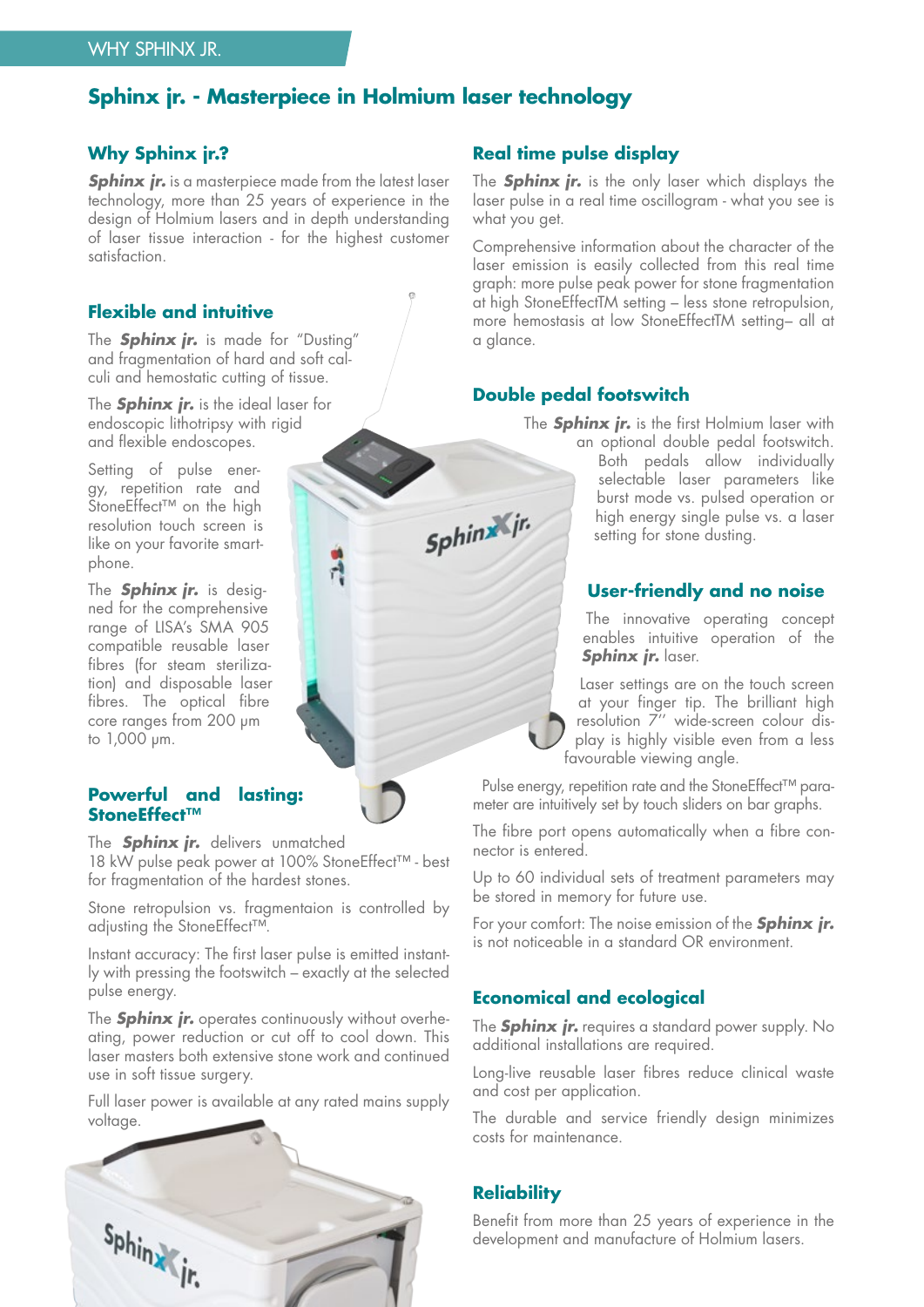E5

#### **Applications Benefits**

Laser lithotripsy | Touch screen Tissue ablation

Sphinx<sup>x</sup>jr.

PCNL Whisper technology Choledocholithiasis | Real time pulse display Strictures | 18 kW pulse peak power Incisions | Ergonomic fibre connectivity Bladder tumours | Flexible laser fibre for URS Condylomata | Proven LISA laser products quality

#### **Memo function**



### **Real time pulse display**



#### **Touch screen operation**



LASER DEVELOPMENT, LASER PRODUCTION AND LASER SERVICE - MADE IN GERMANY